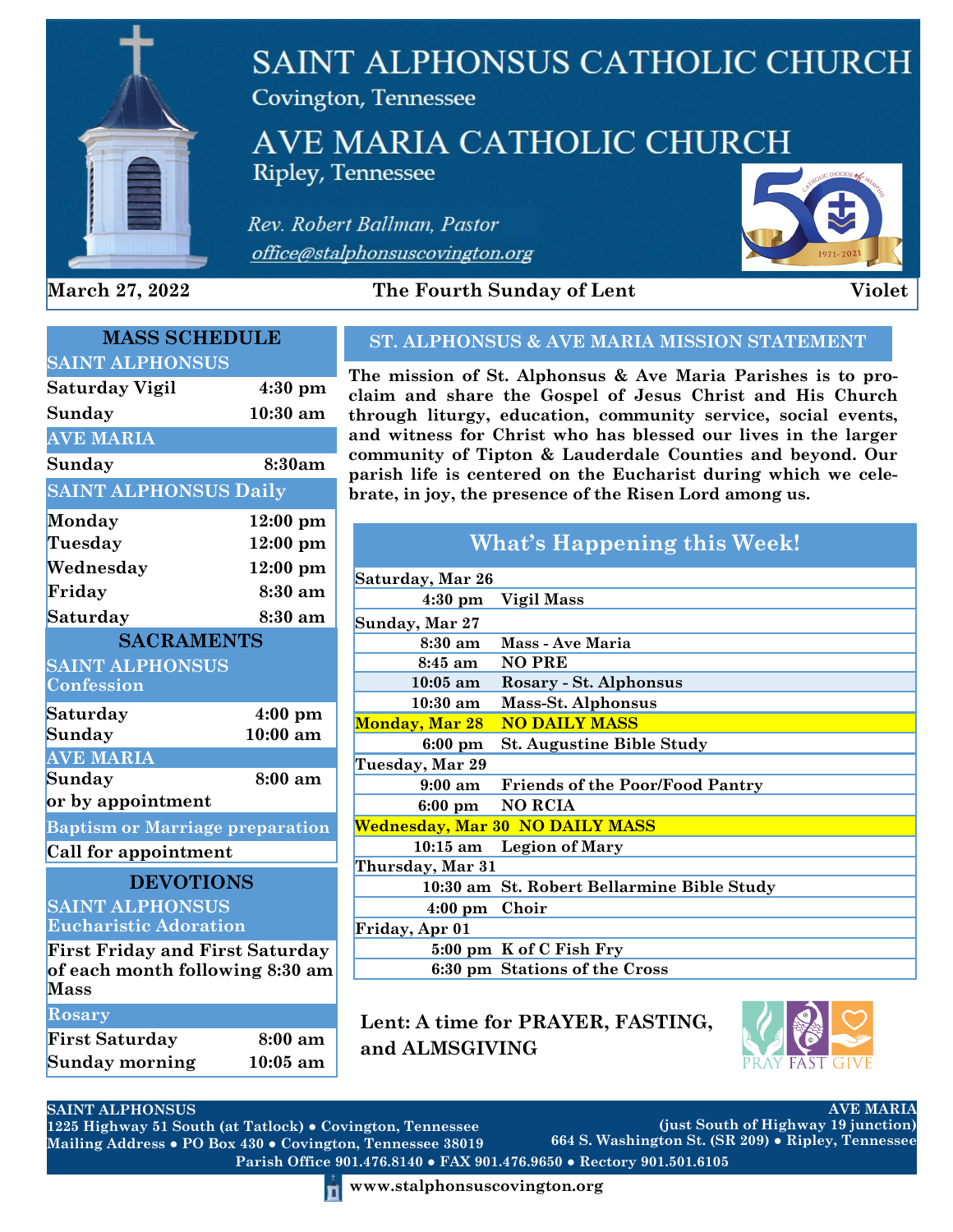# **LAWN MAINTENANCE VOLUNTEERS NEEDED!!**



**Spring is here, the lawns are starting to green up, and it won't be long before we will need to start mowing to keep our grounds neat and clean.**

**For the size of our grounds, commercial lawn care is very expensive. So, to keep costs under control, a team of volunteers is used for this task. We have all the equipment, all we need is a little of your time. The goal is to have enough** 

**volunteers (2 per weekend) so that it will only be necessary for each person to help no more than 2-3 times over the course of the season. (typically April through September).**

If you were on the team in the past -- "Thank you" and please join us again **this year. But, our numbers are dwindling and, WE REALLY NEED MORE NEW VOLUNTEERS.**

**Many use this as a great opportunity for family parish participation. If you can spare just a little of your time this summer your help would be greatly appreciated.**

**To sign up, or if you have any questions please call Bryan Wellbrock at 901-482-1554.** 





**Ave Maria Church Housekeeping/Cleaning Day**

**April 11th at 8:30 am.** 

**Please join in and help make our church clean and beautiful**

**Reconciliations are on Tuesday's thru April 5, 2022 from 5:00 pm to 6:00 pm.**

**(except Tuesday, March 29th.)**

 **Save the Dates: Vacation Bible School**



 **July 25th thru July 29th**

 **Contact Beth Teer 901-605-7337**

The children have asked for a vacation bible school, please help make this possible for them.

Your help is needed please prayerfully consider serving the Lord and making a difference in our children's world in this important ministry.

**Friday Lenten Dinners** 

**March 4th thru April 1st, 2022** 

**with K of C serving Fish & Chips**

**rotating Friday with Soups and Salads** 

**sign up sheet is in the Parish Hall.**

**Bring on your HUNGRY!!!**

**St. Alphonsus Pastoral Council Meeting will be on Tuesday, April 5th at 10 am. in the parish Hall.**

**All are invited to attend.**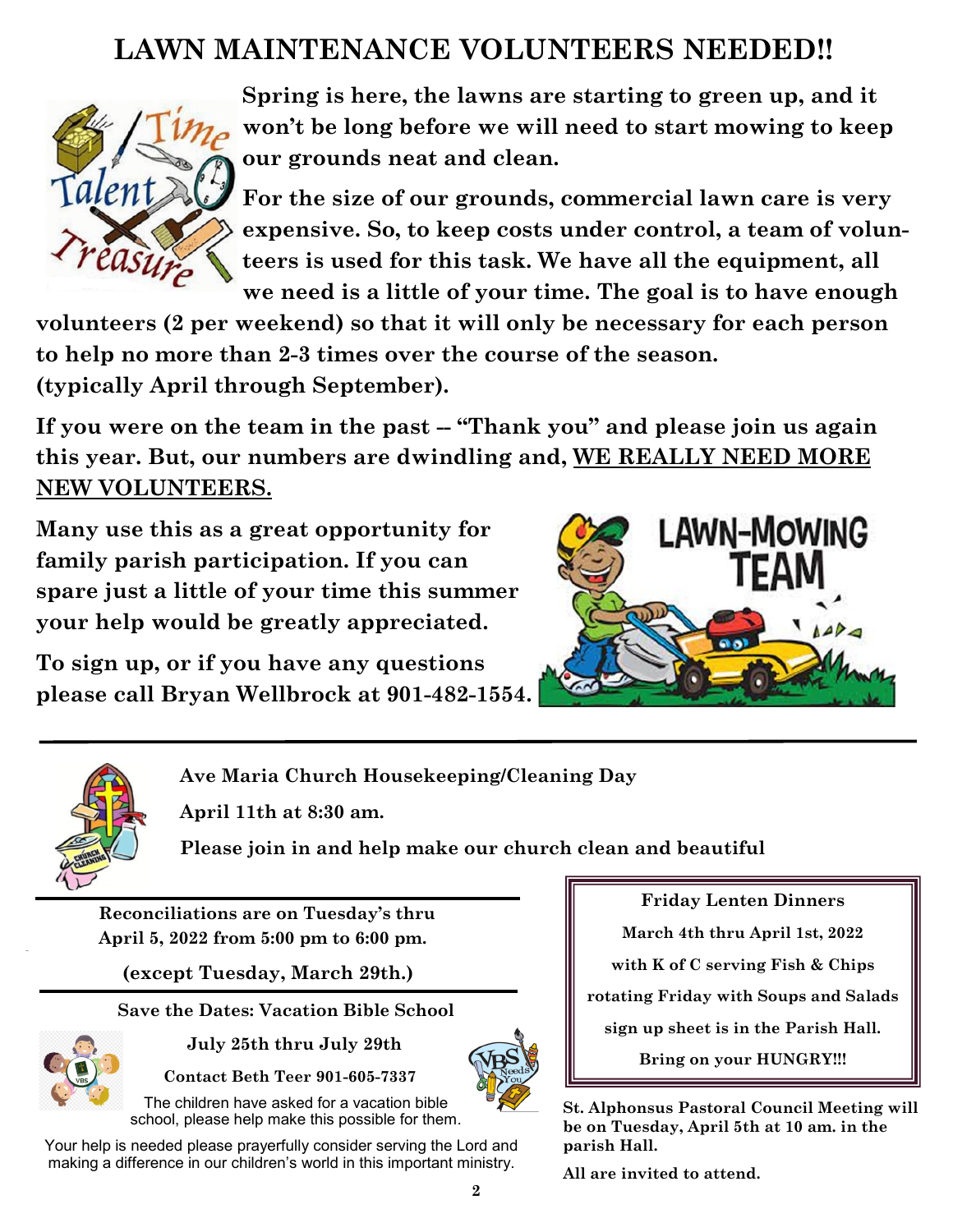#### **Prayer for the sick and those in need:**

**Father of goodness and love, hear our prayers for the sick members of our community and for all who are in need. Amid mental and physical suffering may they find consolation in your healing presence. Show your mercy as you close wounds, cure illness, make broken bodies whole and free downcast spirits. May these special people find lasting health and deliverance, and so join us in thanking you for all your gifts. We ask this through the Lord Jesus who healed those who believed. Amen.** 

**Please Pray** 



| <b>Our Ill Priests</b> |                       |  |
|------------------------|-----------------------|--|
| Fr. John Hourican      | Fr. Bryan Timby       |  |
| Fr. Jolly Sebastian    | Fr. Robert Ponticello |  |

#### **Our Parishioners**

| <b>Leonard Bergen</b>        | Lenny Lind                |
|------------------------------|---------------------------|
| <b>Jerry Bryant</b>          | Maria McConnell           |
| Peter Burkhardt              | Jerry & Rose Mills        |
| <b>Florinda Clark/Family</b> | Eleanor Nunn              |
| <b>Kay &amp; Gene Cross</b>  | Doloris Pfountz           |
| <b>Ellen Daily</b>           | Lynda Rogers              |
| <b>Jack Duff</b>             | <b>Holly Schaefer</b>     |
| Derek Durham                 | <b>Barbara Schneider</b>  |
| John Folden                  | Joan Smith                |
| Lana Harbin                  | <b>Frank Stephens</b>     |
| <b>Jack Haywood</b>          | Cyburn Sullivan           |
| Jim & Lois Hayden            | <b>Elizabeth Sullivan</b> |
| Pat Haynes                   | <b>Annette Tustin</b>     |
| <b>Billie Hutchins</b>       | <b>Patton Williams</b>    |
| <b>Beverly Jiminez</b>       | Irma Wilson de Roze       |
|                              |                           |

# Readings for Mar 28-Apr 3

**Monday**

**Is 65:17-21 Ps 30:2, 4-6, 11-12a, 13b Jn 4:43-54 Tuesday Ez 47:1-9, 12 Ps 46:2-3, 5-6, 8-9 Jn 5:1-16 Wednesday Is 49:8-15 Ps 145:8-9, 13c-14, 17-18 Jn 5:17-30 Thursday Ex 32:7-14 Ps 106:19-23 Jn 5:31-47 Friday Wis 2:1a, 12-22 Ps 34:17-21, 23 Jn 7:1-2, 10, 25-30 Saturday-St. Francis of Paola, Hermit Jer 11:18-20 Ps 7:2-3, 9b-12 Jn 7:40-53 Sunday Is 43:16-21 Ps 126:1-6 Jn 5:1-11**

| <b>Our Loved Ones</b>            |                              |  |  |
|----------------------------------|------------------------------|--|--|
| <b>James &amp; Robin Barnett</b> | <b>Ester Jones</b>           |  |  |
| <b>William Barrett</b>           | <b>Mode Jones</b>            |  |  |
| Lula Belue                       | <b>Cynthia/Ed Kilpatrick</b> |  |  |
| Joe Bergen                       | <b>Phillis King</b>          |  |  |
| <b>Daniel Borrego</b>            | <b>Judy Kovach</b>           |  |  |
| Virginia Bowden                  | <b>Emile Latour</b>          |  |  |
| <b>Darlene Brooks</b>            | <b>Cindy Lavelli</b>         |  |  |
| <b>Dan Browers</b>               | <b>Jacob LeFils</b>          |  |  |
| Dave Buda                        | Dietmar Linden               |  |  |
| Joe Bynum                        | Susana Linden                |  |  |
| <b>Christina Cahaly</b>          | <b>Linda Medford</b>         |  |  |
| Angela Canady                    | <b>Danny Miller</b>          |  |  |
| <b>Patrick Christy</b>           | <b>Ronnie Nipp</b>           |  |  |
| <b>Lottie Crofton</b>            | <b>Sally Paulus</b>          |  |  |
| <b>Bella Crosby</b>              | <b>Tom Payletic</b>          |  |  |
| Liz Crosslin                     | <b>Sandra Pellegren</b>      |  |  |
| <b>Bobbie Jean Crouse</b>        | <b>William Perry</b>         |  |  |
| <b>Heather Daniels</b>           | <b>Beverly Pratt</b>         |  |  |
| <b>Dixie Duncan</b>              | <b>Joan Robertson</b>        |  |  |
| <b>Michael Ellis</b>             | Allan Rose                   |  |  |
| <b>Rob Engel</b>                 | <b>Russom Family</b>         |  |  |
| <b>Willie Ferrell</b>            | <b>Mike Sadler</b>           |  |  |
| Karri Flannigan                  | <b>Mary Schaefer</b>         |  |  |
| Ella Forkum                      | <b>Kerry Short</b>           |  |  |
| <b>Tammy Freeman</b>             | <b>Andrea Stafford</b>       |  |  |
| Kathy & Ronda Gentry             | Yelba Stevenson              |  |  |
| <b>Elizabeth Guntert</b>         | <b>Sam Stitt</b>             |  |  |
| Robert E. Harbin                 | Jay St. John                 |  |  |
| <b>James P. Harbin</b>           | <b>Cathy Stowers</b>         |  |  |
| John Haywood, Jr.                | <b>Toni Swindell</b>         |  |  |
| <b>Shannon Heindel</b>           | <b>Jennifer Tidwell</b>      |  |  |
| <b>Kay Hernandez</b>             | <b>Peter Vanderven</b>       |  |  |
| <b>Gunther Hitchcock/family</b>  | <b>Meredith Veeder</b>       |  |  |
| Lisa Hogan                       | Mr. & Mrs. J. Watkins        |  |  |
| <b>Betty Hopper</b>              | Donna Williams               |  |  |
| <b>Lisa Hutton</b>               | <b>Steve Williams</b>        |  |  |
| Christie Johnson                 | <b>Coila Winters</b>         |  |  |

## **March-Pope's Prayer Intention:**

*For a Christian response to bioethical challenges*

We pray for Christians facing new bioethical challenges; may they continue to defend the dignity of all human life with prayer and action.